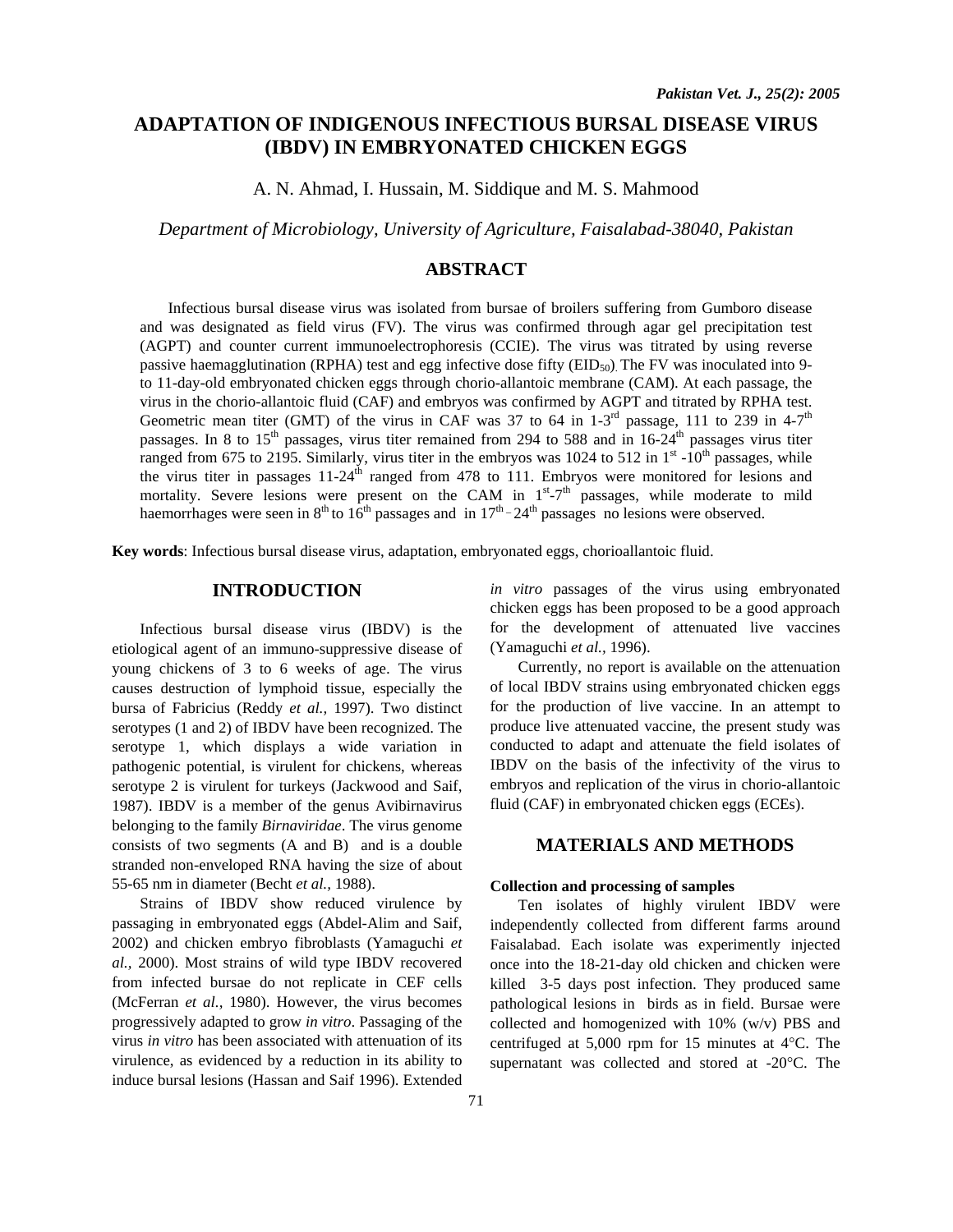supernatant fluid was mixed with chloroform (1:1) and centrifuged at 5000 rpm for 20 minutes. The clear supernatant was collected in the test tube and stored at  $-20^{\circ}$ C till used.

#### **Hyperimmune serum**

 The hyperimmune serum was raised against IBDV (field isolates and D-78 commercial vaccine) in rabbits according to Barnes *et al.* (1982). Serum was inactivated at 56°C for 30 minutes and stored at -20°C.

#### **Confirmation, purification and titration of virus**

The IBDV in the supernatant was confirmed with agar gel precipitation test (AGPT) following Sulochna and Lalithakunjamma (1991) and counter current immunoelectrophoresis (CCIE) following Hussain *et al.*  (2002). Then the virus was purified with ultra centrifugation for 6 hours by velocity density gradient centrifugation using different sucrose gradients at 4°C (Nagy and Lominiczi, 1984). Pellet obtained was redissolved in PBS having antibiotics (penicillin, streptomycin and neomycin) in it. The titre of the purified virus was checked through reverse passive haemagglutination (RPHA) following Rajeswar and Dorairajan (1999) and egg infectious dose fifty  $(EID_{50})$ following Reed and Muench (1938).

#### **Inoculation of IBDV in embryonated chicken eggs**

Embryonated chicken eggs were procured from the University poultry farm and also from rural poultry where vaccination against IBDV was not a routine practice. Eggs were checked for anti IBDV and those having no detectable anti-IBDV antibody were used in this study.

 Chicken embryos (9 to11-day old) were inoculated with 0.1 ml of IBDV suspension via chorio-allantoic membrane (CAM). Eggs were incubated and observed daily for viability. Dead embryos during the first 24 hours post inoculation (PI) were discarded. Mortality was recorded between 2-4 days PI. At the 4<sup>th</sup> day PI, chorio-allantoic fluid (CAF) was collected. The CAF was centrifuged at 1500 rpm for 20 minutes, supernatant was collected and titre of IBDV in the CAF was determined through reverse passive haemagglutination (RPHA) test. The virus was passaged 24 times in the 9-to 11-day-old embryonated eggs.

#### **Antigen titer in the embryo**

 After every passage of virus in the embryonated chicken eggs, the embryos and CAM were examined for gross pathological changes. The entire embryos were homogenized with 20% w/v PBS having antibiotics and centrifuged at 5,000 rpm for 15 minutes at 4°C. The resultant supernatant was used to titrate the IBDV in the embryos using RPHA.

#### **RESULTS**

 The collected bursa samples were processed for the isolation of IBDV and confirmed using AGPT and CCIE. A clear precipitation band was observed between the antigen and antibody. The titre of indigenous virus was 239 through the RPHA and  $EID_{50}$ of the virus was  $10^{5.4}$ .

 This virus was serially passaged 24 times in embryonated chicken eggs through CAM route. Following the CAM inoculation in  $1<sup>st</sup>$  and  $2<sup>nd</sup>$  passage 100 and 90% mortality of embryos was observed on 3- 4 days PI, respectively. The mortality was upto 70% in the first 6 passages. The mortality was reduced from 60% to 0% up to the  $16<sup>th</sup>$  passage. No mortality was observed between  $16<sup>th</sup>$  -24<sup>th</sup> passages (Figure 1).

 In the early passages, the titer of the virus was lowered in CAF. On the basis of gross lesions and titer of IBDV, different passages were categorized into 1-3, 4-7, 8-15 and 16-24 passages. In  $1\text{-}3^{\text{rd}}$  passages, GMT was 37 to 64, while in  $4-7<sup>th</sup>$  passage titer ranged between 111 to 239 and at  $8-15<sup>th</sup>$  passages the titer was from 294 to 588. As the number of passages increased, the virus titer also increased and in the  $16-24<sup>th</sup>$  passages titer of the virus ranged from 675 to 2195. On the other hand, the virus titer in embryo homogenates was high in the initial 10 passages, which was 1024 to 512. The titer of the virus in  $11-24$ <sup>th</sup> passages ranged from 478 to 111.

 The gross pathological lesions were observed 3-4 days PI. The embryos showed oedematous distention of abdomen. Haemorrhages were seen on the CAM, skin, toe joint and cerebrum. Spleen was enlarged, pale and had small necrotic foci. Kidneys were congested and necrotic, lungs also showed congestion. These lesions were severe in the early passages of virus. As the number of passages increased, the lesions reduced on the body surface and CAM, no lesions were observed in 16-24 passages. Severe pathological lesions were seen on entire body surface of the embryo in 1-7 passage. While lesions between  $8-15<sup>th</sup>$  passages gradually decreased and haemorrhagic spots were also observed on the body surface of embryos. No lesions were observed between 16-24<sup>th</sup> passages of virus (Plate 1). On the CAM, severe haemorrhages were seen in 1-  $7<sup>th</sup>$  passages of virus, while pathological lesions remained moderate to mild between 8-16<sup>th</sup> passages and no haemorrhagic spots were observed between  $17-24$ <sup>th</sup> passages of virus on embryonated chicken eggs (Figure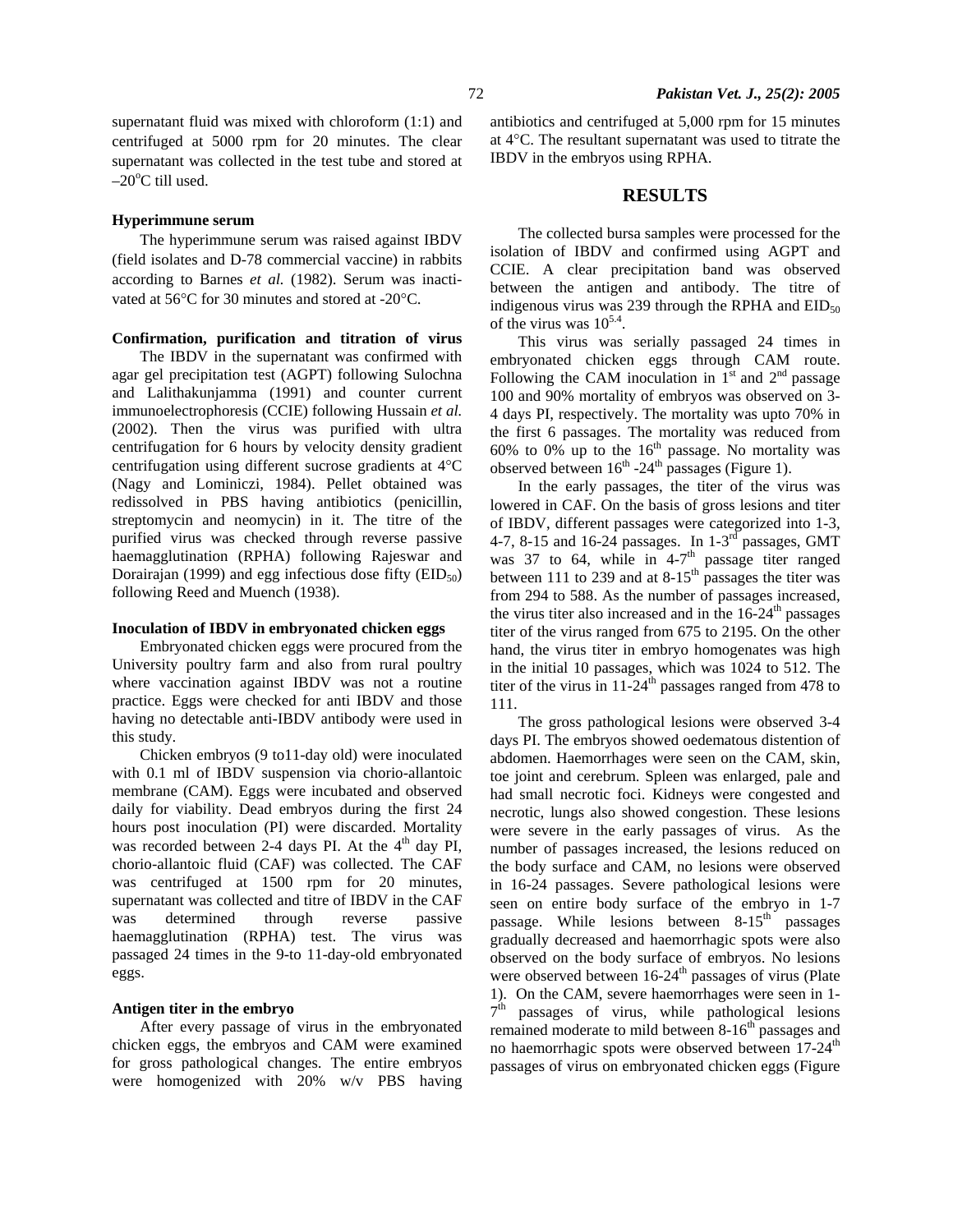2).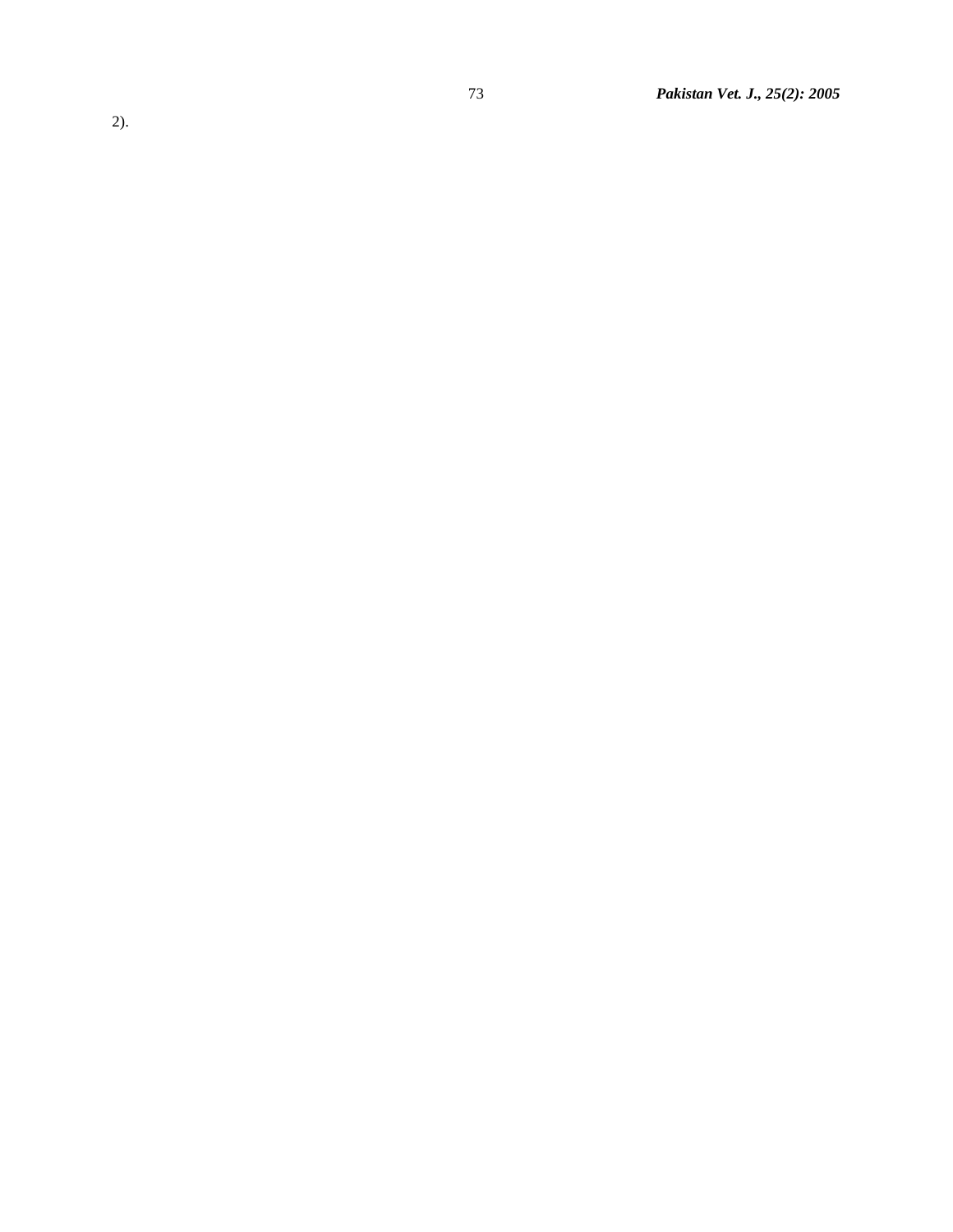#### **DISCUSSION**

 The present work was carried out on IBDV to adapt the field virus on embryonated chicken eggs. The pathogenicity of virus in embryos was also checked. In first passage, 100% embryo mortality was observed. In initial three passages, embryos and CAM were full of lesions. As the number of passages increased, the mortality of the embryo and lesions on the body surface of the embryo and CAM were reduced. No lesions were seen on the embryos from  $16-24<sup>th</sup>$  passages. Yamaguchi *et al*. (1996) reported that highly virulent IBDV showed severe gross pathological lesions and 100% embryo mortality in the early passages of virus and reduction of lesions were observed in the advanced passages. Izawa

*et al.* (1978) showed reduction of bursal lesions and attenuation of classical virulent strains during 13 serial passages in embryonated eggs. Similarly, Abdel-Alim and Saif (2002) adapted the serotype 2 OH (Ohio) strain of IBDV 10 times and investigated the pathogenic potential of the virus to chicken embryos. Their results showed that OH strain could be pathogenic to chicken embryos, as evidenced by development of pathogenic changes in early passages in embryonated eggs. Jeffrey and Jackwood (2001) also performed 24 passages of IBDV on 9-day old chicken embryos. This study produced lesions in embryos, typically of those previously reported. It was suggested that the attenuation response elicited by the different strains of IBDV might represent a biological distinction.

IBDV actively replicate not only in target organ



**Fig. 1: Percent mortality in different passages of embryonated chicken eggs inoculated with IBDV.** 



**Fig. 2: Titre of the IBDV in chorio-allantoic fluid (CAF) and embryos in different passages of embryonated chicken eggs.**